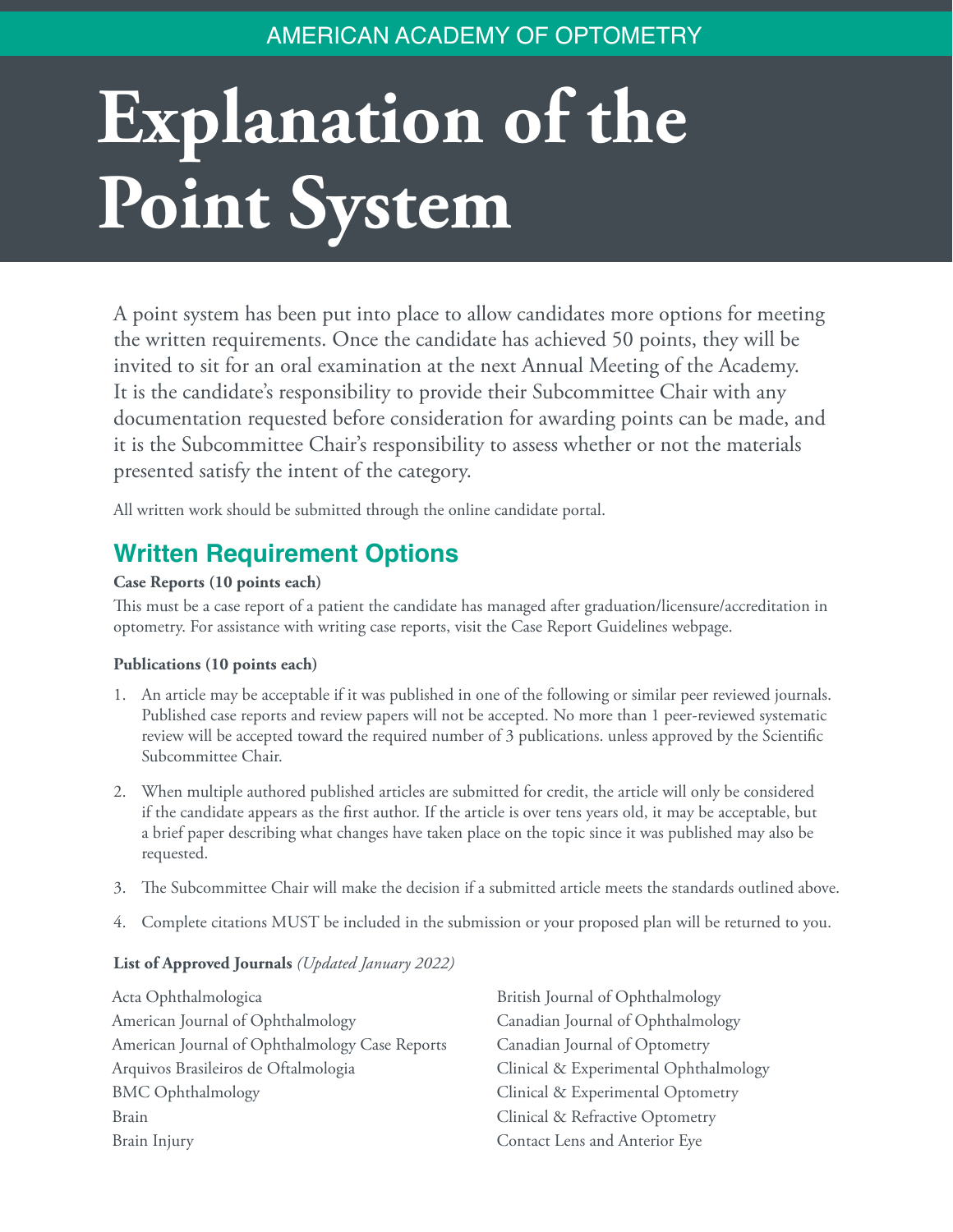Cornea

Current Eye Research Cutaneous and Ocular Toxicology Documenta Ophthalmologica European Journal of Ophthalmology Experimental Eye Research Eye Eye & Contact Lens Frontiers in Neuroscience Journal Français D'Ophtalmologie Gerontologist Graefes Archive for Clin and Exp Ophthalmol Indian Journal of Ophthalmology International Ophthalmology Investigative Ophthalmology and Visual Science JAMA Ophthalmology Japanese Journal of Ophthalmology Journal of AAPOS Journal of American Geriatrics Society Journal of Cataract and Refractive Surgery Journal of Contact Lens Research and Science Journal of Current Ophthalmology Journal of Dry Eye Disease and Ocular Surface Disease Journal of Glaucoma Journal of Neuro-Ophthalmology Journal of Ocular Pharmacology and Therapeutics Journal of Optometry Journal of Pediatric Ophthalmology & Strabismus Journal of Refractive Surgery Journal of Vision

Journal of Visual Impairment and Blindness Klin Monatsbl Augenheilkd The Lancet Molecular Vision Neuro-Ophthalmology Ocular Immunology and Inflammation Ocular Surface Ophthalmic and Physiologic Optics Ophthalmic Epidemiology Ophthalmic Genetics Ophthalmic Plastic Reconstructive Surgery Ophthalmic Research Ophthalmic Surgery Lasers & Imaging Retina Der Ophthalmologe Ophthalmologica Ophthalmology Optometric Education Optometry and Vision Science Optometry & Visual Performance PLOS One Progress in Retinal and Eye Research Retina, the Journal of Retinal and Vitreous Diseases Spektrum Der Augenheilkunde Survey of Ophthalmology Translational Vision Science & Technology (TVST) Vision Development and Rehabilitation Vision Research Visual Neuroscience

#### **Posters and Papers (10 points each)**

A poster or paper presentation (e.g. clinical case report, research investigation) written after graduation/ licensure/accreditation in optometry will be considered, including periods of time when the candidate was a resident. Presentations made at the Residents Day Program of the Academy meeting may be accepted for points as well.

Candidates for AAO Fellowship can submit posters and papers from the organizations/meetings listed below. Please note that the Admittance Committee will still review each document submitted and make the final decision on approval of points. You MUST be the first author listed on the poster or paper for the work to be considered.

- American Academy of Optometry (AAO)
- Association for Research in Vision and Ophthalmology (ARVO)
- American Optometric Association (AOA)
- Global Specialty Lens Symposium (GSLS) only able to accept from 2012 and forward
- College of Optometrists in Vision Development (COVD) only able to accept from 2014 and forward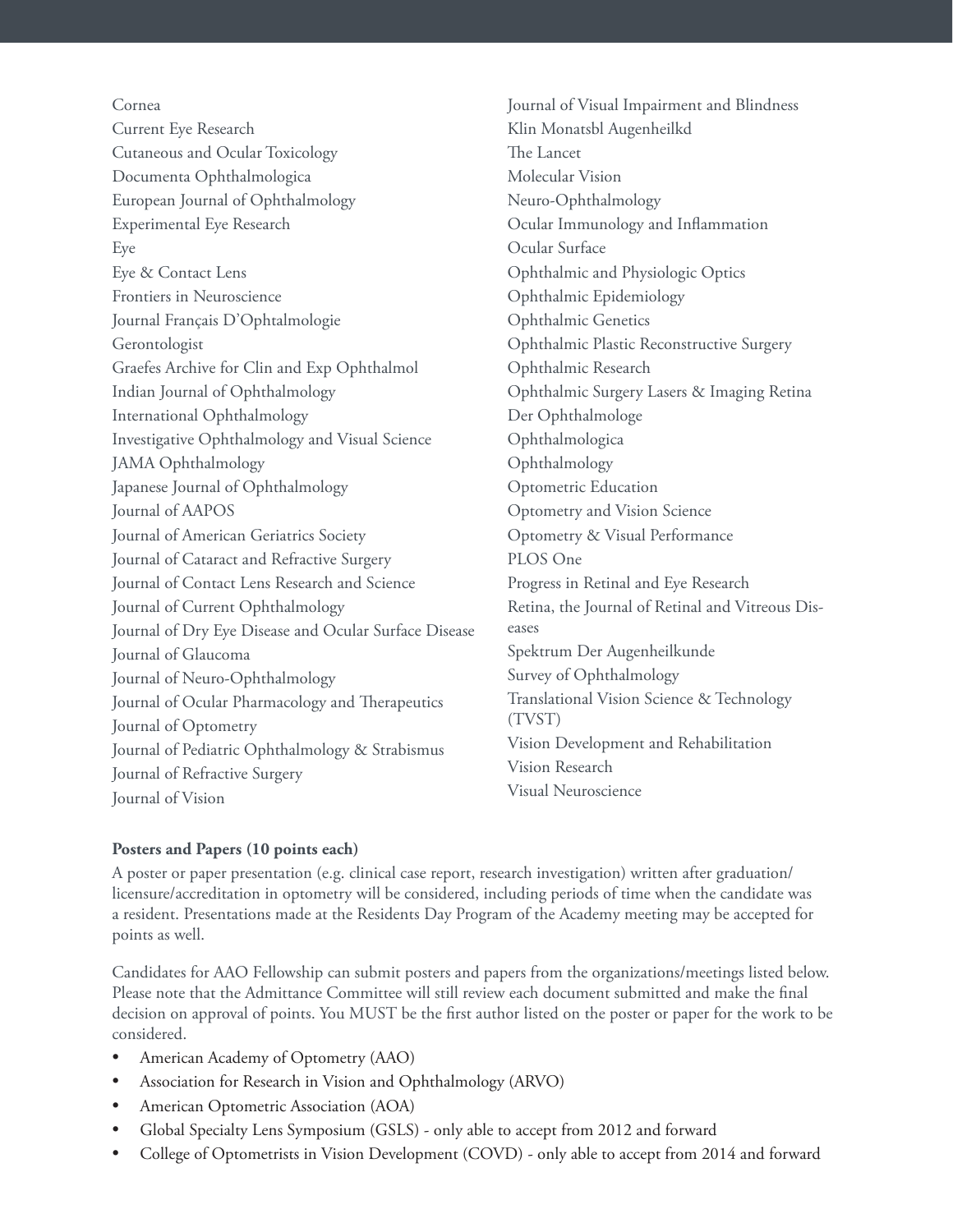- Heart of America (HOA) only able to accept from 2017 and forward
- Southeastern Educational Congress of Optometry (SECO) only able to accept from 2018 and forward
- Florida Chapter of the American Academy of Optometry only able to accept from 2021 and forward

To be eligible for points, the candidate must have been the presenting author and had the opportunity for interaction with attendees. For example, discussion with attendees in a poster session or responding to questions from the audience in a paper session. A candidate cannot use a paper/poster being presented at the same Academy meeting where he/she is sitting for the oral exam. A paper or poster more than ten years old might not be accepted.

All peer-reviewed materials (e.g. an abstract of the paper/poster) and an electronic copy/PDF of the paper and/or poster must be uploaded. The uploaded copy of the paper/poster needs to be readable with good resolution. If the text cannot be read, the paper/poster will not be accepted.

#### **Academy Lecture (10 points each)**

A unique lecture given within the past ten years at an Annual or International meeting of the Academy may be accepted if the candidate was the sole presenter of a one-hour lecture or presented for at least one hour of a two-hour lecture. Grand rounds (Is this capitalized?) presentations do not count toward this requirement. Documentation of successful completion of the lecture with dates and location must be provided along with a description of the lecture.

#### **Residency of Other Graduate/Professional Degree (20 points maximum)**

The candidate must document completion of one residency program accredited by the Accreditation Council on Optometric Education or one post-baccalaureate degree other than an OD (e.g. MS, MPH, MEd, PhD) in a vision science-related curriculum affiliated with an accredited college or university.

Documentation of the successful completion of the program\* with dates of attendance and location must be uploaded along with a description of the scope of the program. Copies of any research reports, case reports, thesis, etc., completed within the program may be requested by the Subcommittee Chair.

\* The Residency certificate may be uploaded after the May 15 written work submission deadline in order to sit for the oral exam at the next Academy annual meeting. However, a letter from your direct residency supervisor indicating your status will be required for upload by the May 15 deadline.

#### **Leadership Contribution (10 points maximum)**

While most candidates are in positions that inherently require leadership skills, points for leadership will only be awarded for activities at the national or state level outside of the scope of the candidate's regular compensated position. Leadership points will only be awarded for those candidates who can document a sustained record of highly significant contributions to the profession or vision science that resulted from the individual's leadership position.

Candidates with accomplishments that might make them eligible for leadership points should seek preliminary approval from the Subcommittee Chair by submitting the organization(s) served, dates of service, leadership position(s), and a statement outlining the significant contribution(s) to the profession.

After receiving preliminary approval from the Subcommittee Chair, the candidate must complete a 1,200 word essay demonstrating to the satisfaction of the committee that significant contributions to the profession or vision science resulted from the individual's leadership activities within the position.

#### **Professionally Related Book (20 points maximum)**

A book published in one or more of the following or similar types of professionally related books: Applied Science, Optometric Education, Optometric Management, Clinical Optometry, or other.